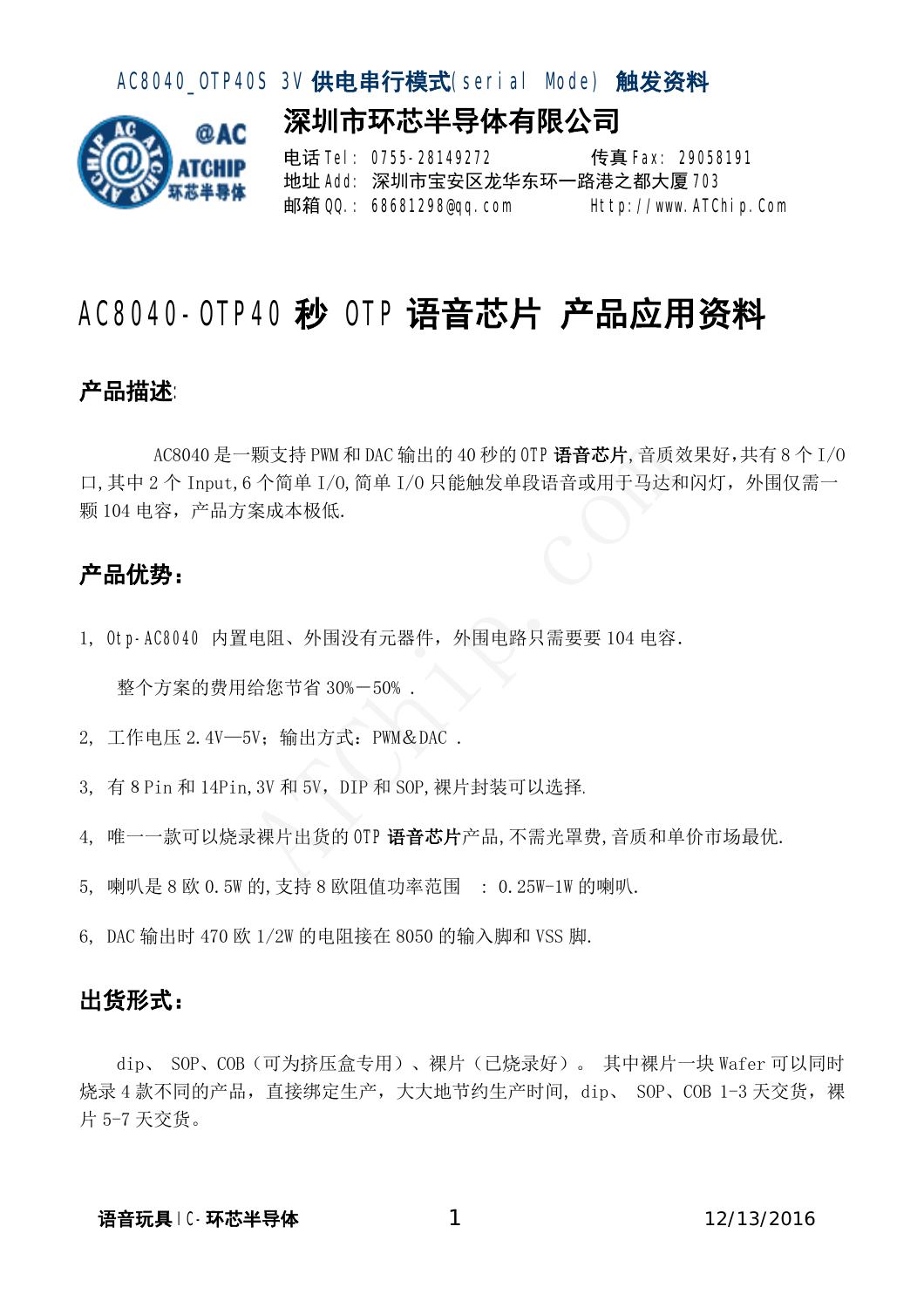

# u **AC8040 /3 V** 供电接线图 **PWM** 直推喇叭

#### **AC8040 / 3V Serial Mode PWM**

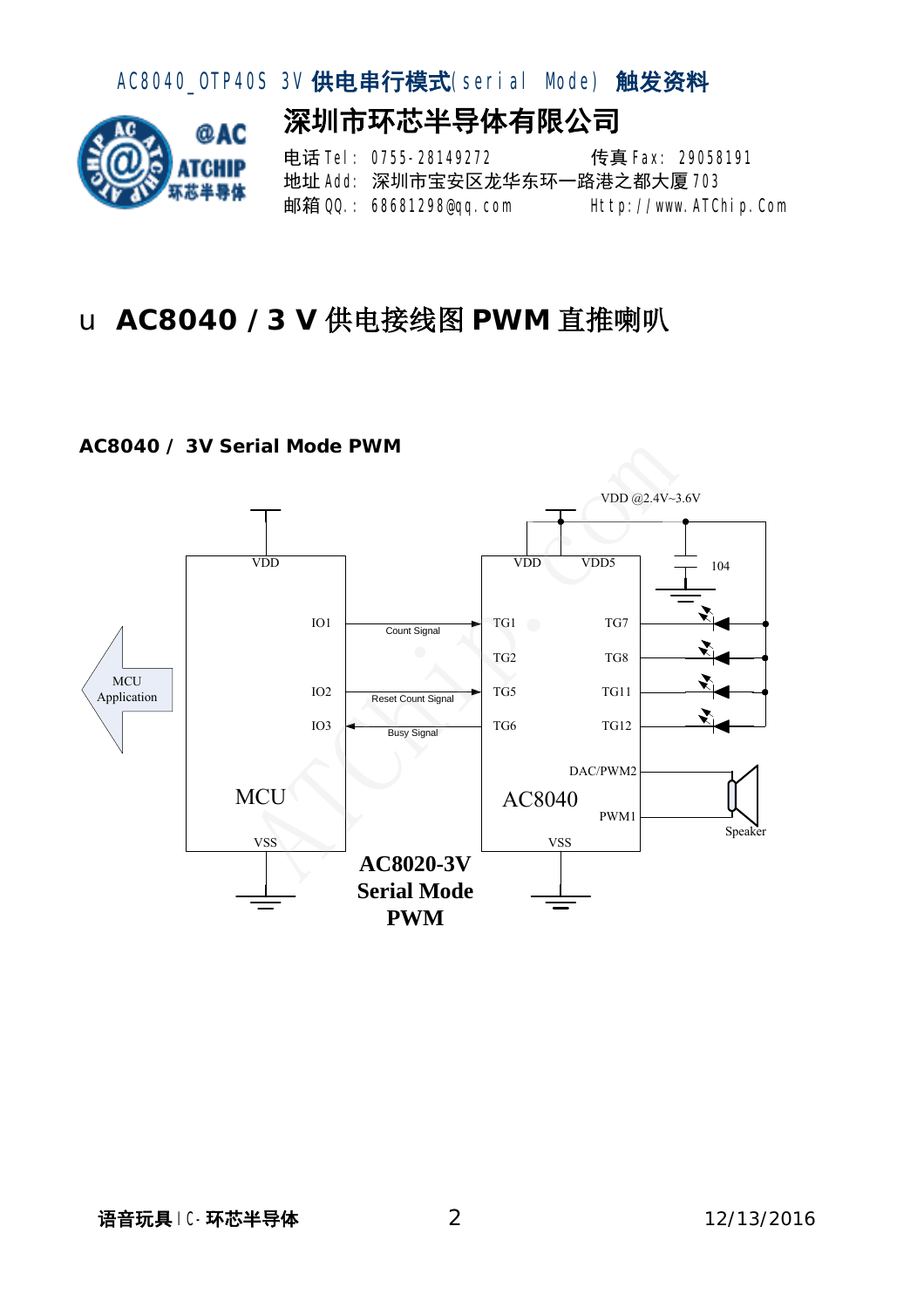

# u **AC8040 /3 V** 供电接线图 **DAC** 三极管**/**供放**/**推喇叭

#### **AC8040 / 3V Serial Mode DAC**

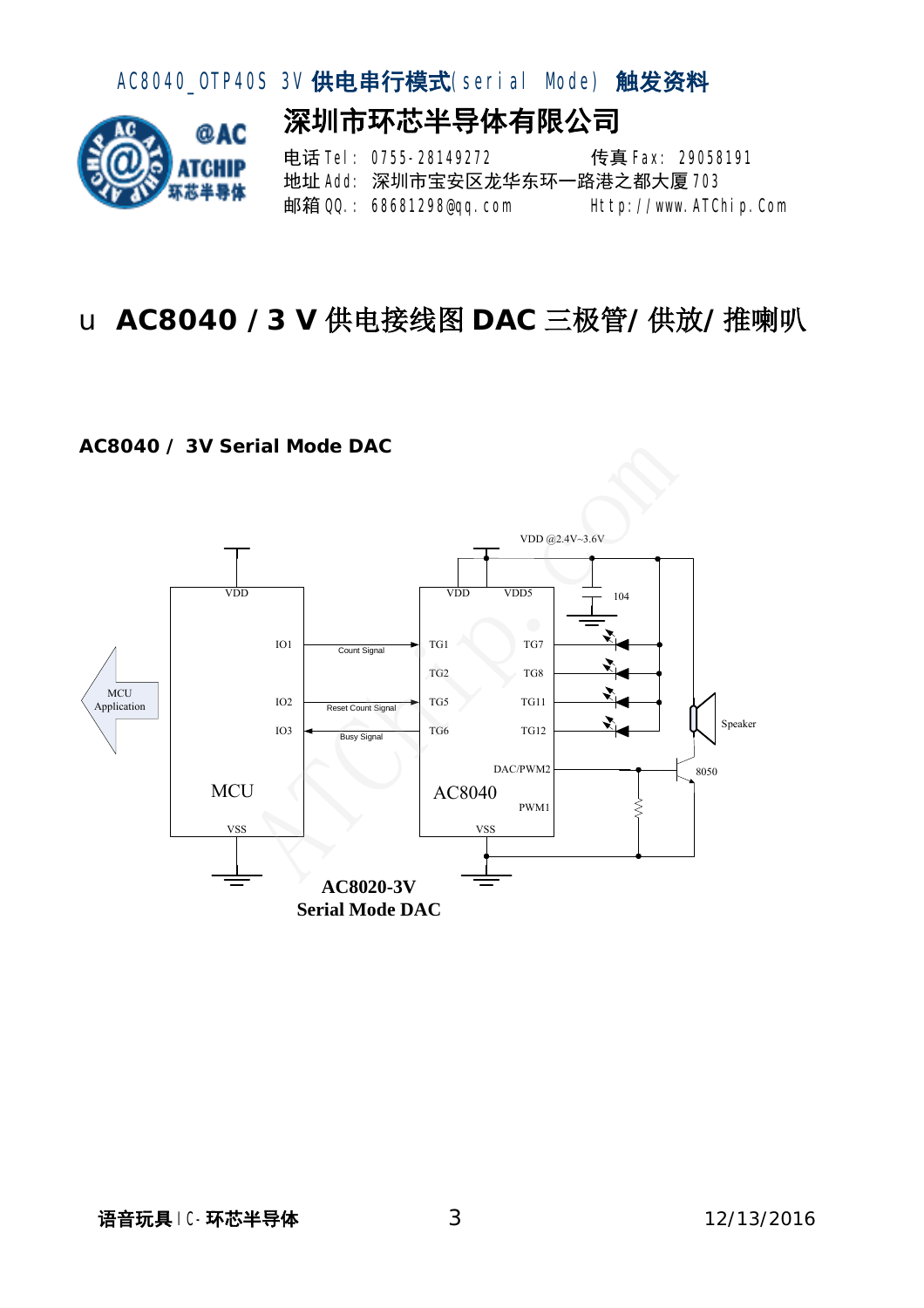

## **AC8040** 封装形式 **DIP8 / SOP8**

## **AC8040 - DIP/SOP**





| P/SOP                        |                         |                 |  |
|------------------------------|-------------------------|-----------------|--|
|                              | PIN                     | <b>NAME</b>     |  |
|                              | $1^\circ$               | TG <sub>2</sub> |  |
| $\bigcirc$<br>4 <sub>0</sub> | $\overline{2}$          | TG1             |  |
|                              | $\overline{3}$          | TG5             |  |
| O <sub>P</sub>               | $\overline{\mathbf{4}}$ | <b>VSS</b>      |  |
|                              | 5                       | PWM2/DAC        |  |
|                              | 6                       | PWM1            |  |
|                              | $\overline{7}$          | <b>VDD</b>      |  |
|                              | 8                       | VDD5            |  |
|                              |                         |                 |  |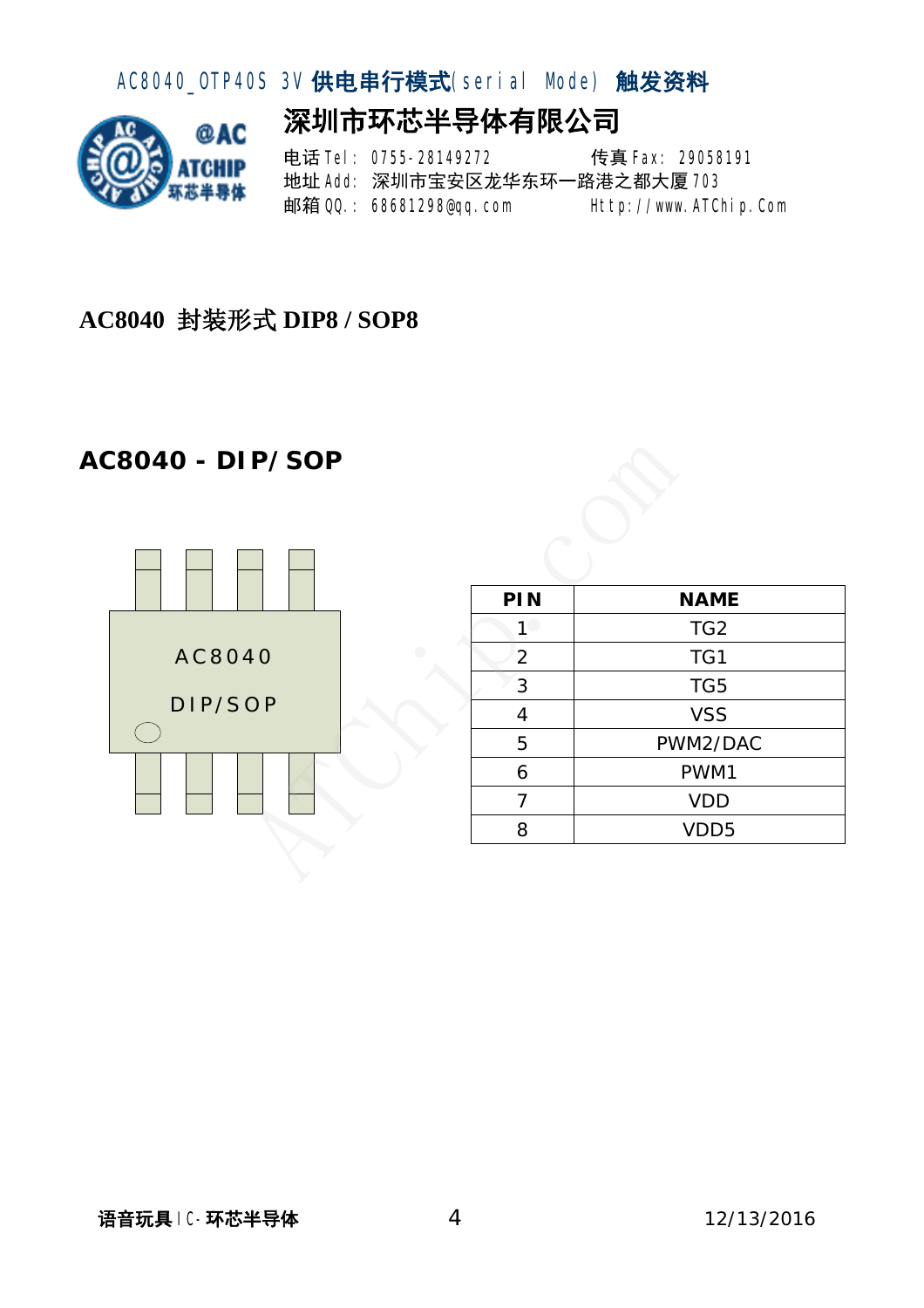

**AC8040** 封装形式 **DIP14** 

### **AC8040** 封装形式 **DIP14**



|                                                                                            |          | PIN                     | <b>NAME</b>      |
|--------------------------------------------------------------------------------------------|----------|-------------------------|------------------|
|                                                                                            |          | 1                       | PWM2/DAC         |
|                                                                                            | 14       | $\overline{2}$          | PWM1             |
| 13<br>AC8040-D14<br>12<br>$\bigodot$<br>$\sqsubset$<br>$\overline{\phantom{0}}$<br>$\circ$ |          | 3                       | VDD <sub>5</sub> |
|                                                                                            |          | $\overline{\mathbf{4}}$ | <b>VDD</b>       |
|                                                                                            |          | 5                       | <b>VSS</b>       |
|                                                                                            |          | 6                       | <b>TG12</b>      |
|                                                                                            |          | 7                       | <b>TG11</b>      |
|                                                                                            |          | 8                       | TG8              |
|                                                                                            |          | 9                       | <b>NC</b>        |
|                                                                                            |          | 10                      | TG <sub>2</sub>  |
|                                                                                            |          | 11                      | TG1              |
|                                                                                            | $\infty$ | 12                      | TG5              |
|                                                                                            |          | 13                      | TG6              |
|                                                                                            |          | 14                      | TG7              |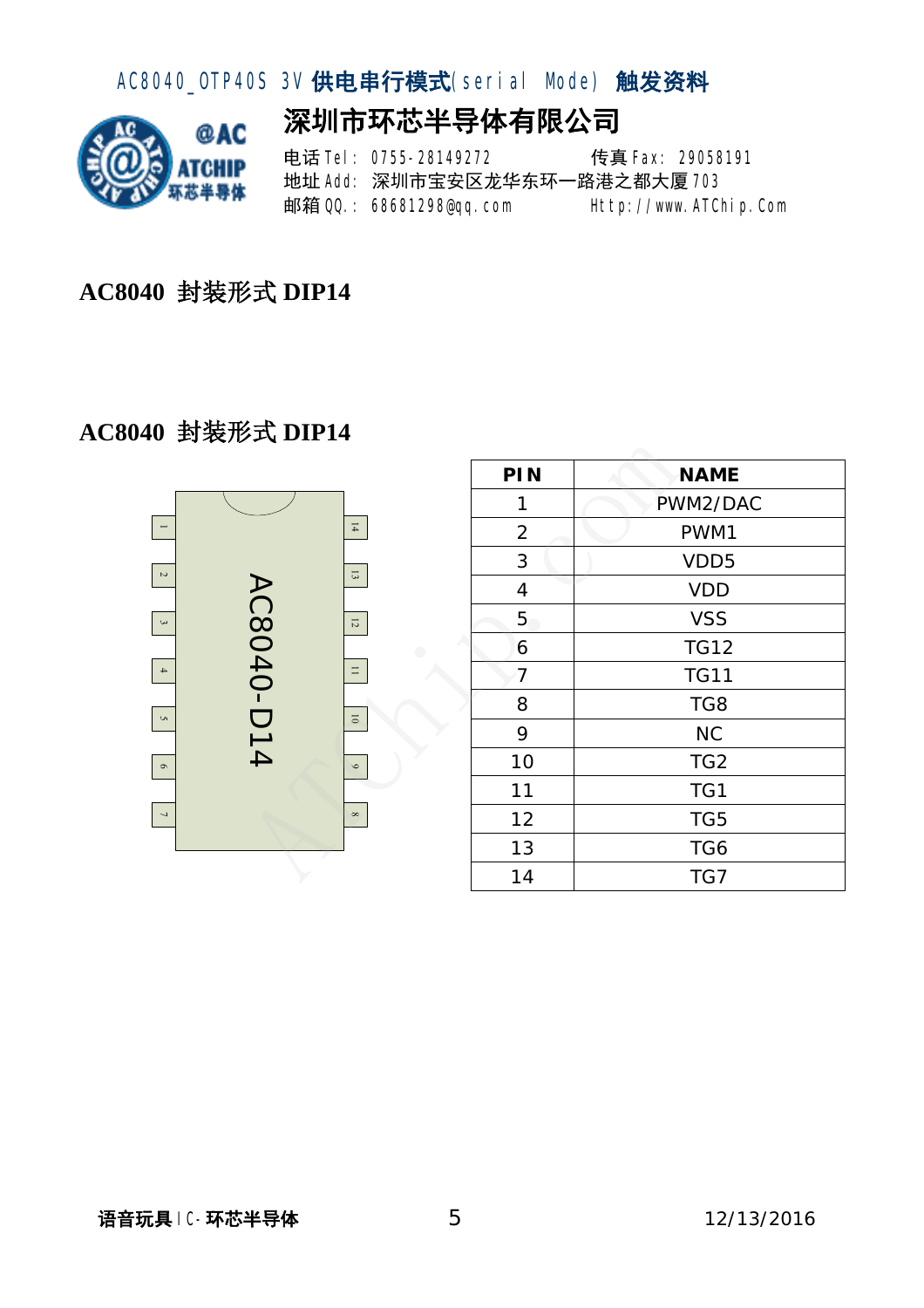## AC8040\_OTP40S 3V 供电串行模式(serial Mode) 触发资料

深圳市环芯半导体有限公司



电话 Tel: 0755-28149272 传真 Fax: 29058191 地址 Add: 深圳市宝安区龙华东环一路港之都大厦 708 邮箱 QQ.: 68681298@qq.com Http://www.ATChip.Com

# **AC8040\_OTP40S** 串行应用说明

TG5 对 vdd 复位 等待时间 2ms



触发一次一个声音, meu高电平发出几个脉冲识别第几个声音, 但在每次发出脉冲之前,必 须个给 otp 复位



更多资料请参照: http://www.atchip.com/otp/Trigger\_SerialMode\_UserGuide.asp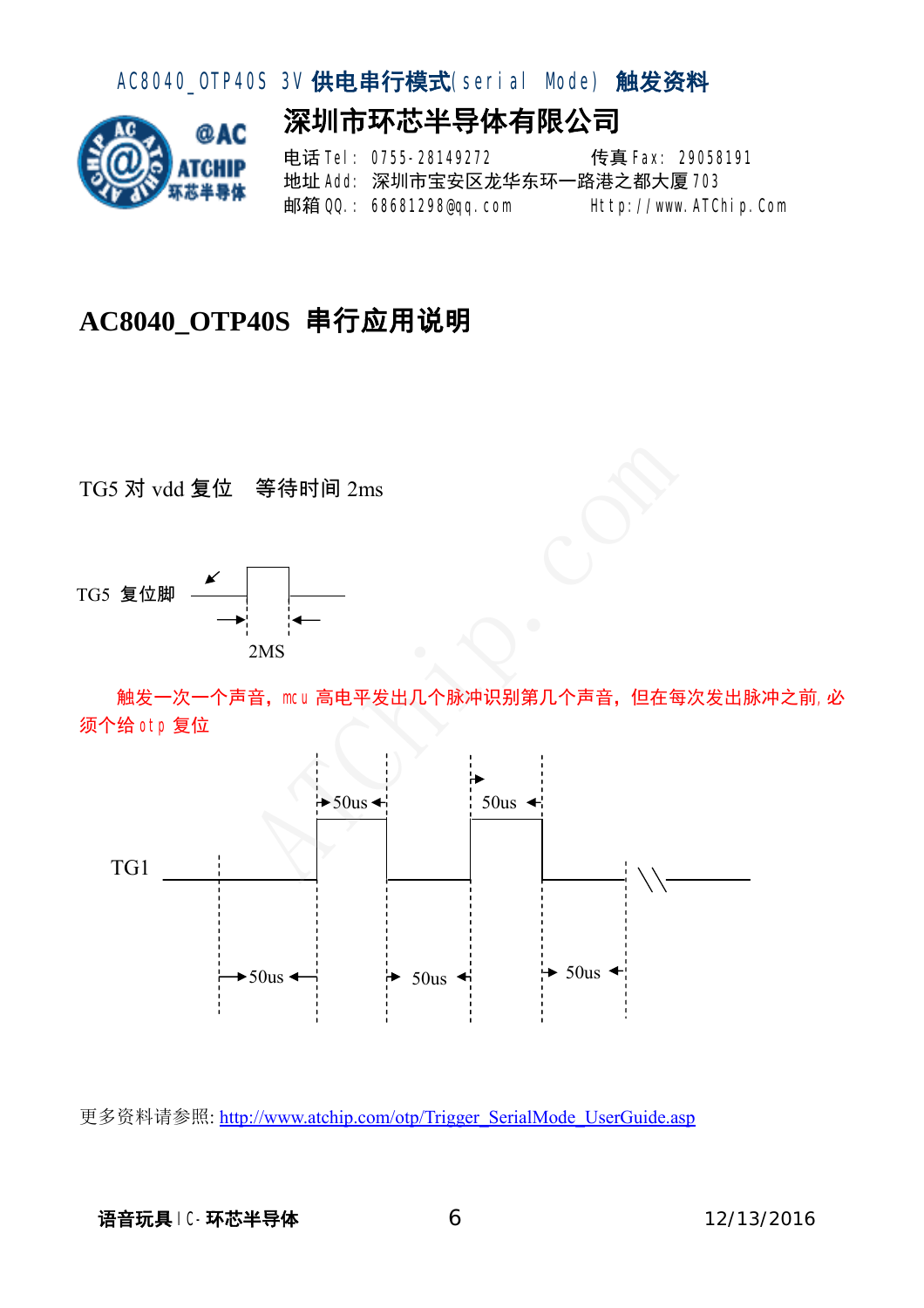## AC8040\_OTP40S 3V 供电串行模式(serial Mode) 触发资料

# 深圳市环芯半导体有限公司



电话 **Tel: 0755-28149272** 传真 Fax: 29058191 地址 Add: 深圳市宝安区龙华东环一路港之都大厦 703 邮箱 QQ.: 68681298@qq.com Http://www.ATChip.Com

# u **PIN Descriptions**

| <b>PIN NAME</b> | I/O           | <b>Function</b>                                                         |  |
|-----------------|---------------|-------------------------------------------------------------------------|--|
| TG1             | <b>INPUT</b>  | Key Stand-alone Trigger Mode: TG1 is used to trigger the maximum 32     |  |
|                 |               | Voice Group one by one sequentially.                                    |  |
|                 |               | Serial Trigger Mode: TG1 is used to trigger the maximum 64 Voice Group. |  |
|                 |               | CPU Command Mode: TG1 is used as Data Input Pin (DIO1).                 |  |
|                 |               |                                                                         |  |
| TG <sub>2</sub> | <b>INPUT</b>  | Key Stand-alone Trigger Mode: TG2 is used to trigger the maximum 21     |  |
|                 |               | Voice Group one by one sequentially.                                    |  |
|                 |               | CPU Command Mode: TG2 is used as Clock Pin (CLK).                       |  |
|                 |               |                                                                         |  |
| TG5             | <b>INPUT</b>  | Key Stand-alone Trigger Mode: TG5 is used trigger Only One Group.       |  |
|                 |               | Serial Trigger Mode: TG5 is used to trigger the maximum 64 Voice Group  |  |
|                 |               | CPU Command Mode: TG5 is used as Data Input Pin (DIO2).                 |  |
|                 |               | As a RESET PIN                                                          |  |
|                 | <b>OUTPUT</b> | As Output PIN, Output the BUSY or Flash Signal.                         |  |
|                 |               |                                                                         |  |
| TG6             | <b>INPUT</b>  | Key Stand-alone Trigger Mode: TG6 is used trigger Only One Group.       |  |
|                 |               | CPU Command Mode . TG6 is used as Selected Pin (CS).                    |  |
|                 | <b>OUTPUT</b> | As Output PIN, Output the BUSY or Flash Signal.                         |  |
|                 |               |                                                                         |  |
| TG7             | <b>INPUT</b>  | Key Stand-alone Trigger Mode: TG7 is used trigger Only One Group.       |  |
|                 | <b>OUTPUT</b> | As Output PIN, Output the BUSY or Flash Signal.                         |  |
|                 |               |                                                                         |  |
| TG8             | <b>INPUT</b>  | Key Stand-alone Trigger Mode: TG8 is used trigger Only One Group.       |  |
|                 | <b>OUTPUT</b> | As Output PIN, Output the BUSY or Flash Signal.                         |  |
|                 |               |                                                                         |  |
| <b>TG11</b>     | <b>INPUT</b>  | Key Stand-alone Trigger Mode: TG11 is used trigger Only One Group.      |  |
|                 | <b>OUTPUT</b> | As Output PIN, Output the BUSY or Flash Signal.                         |  |